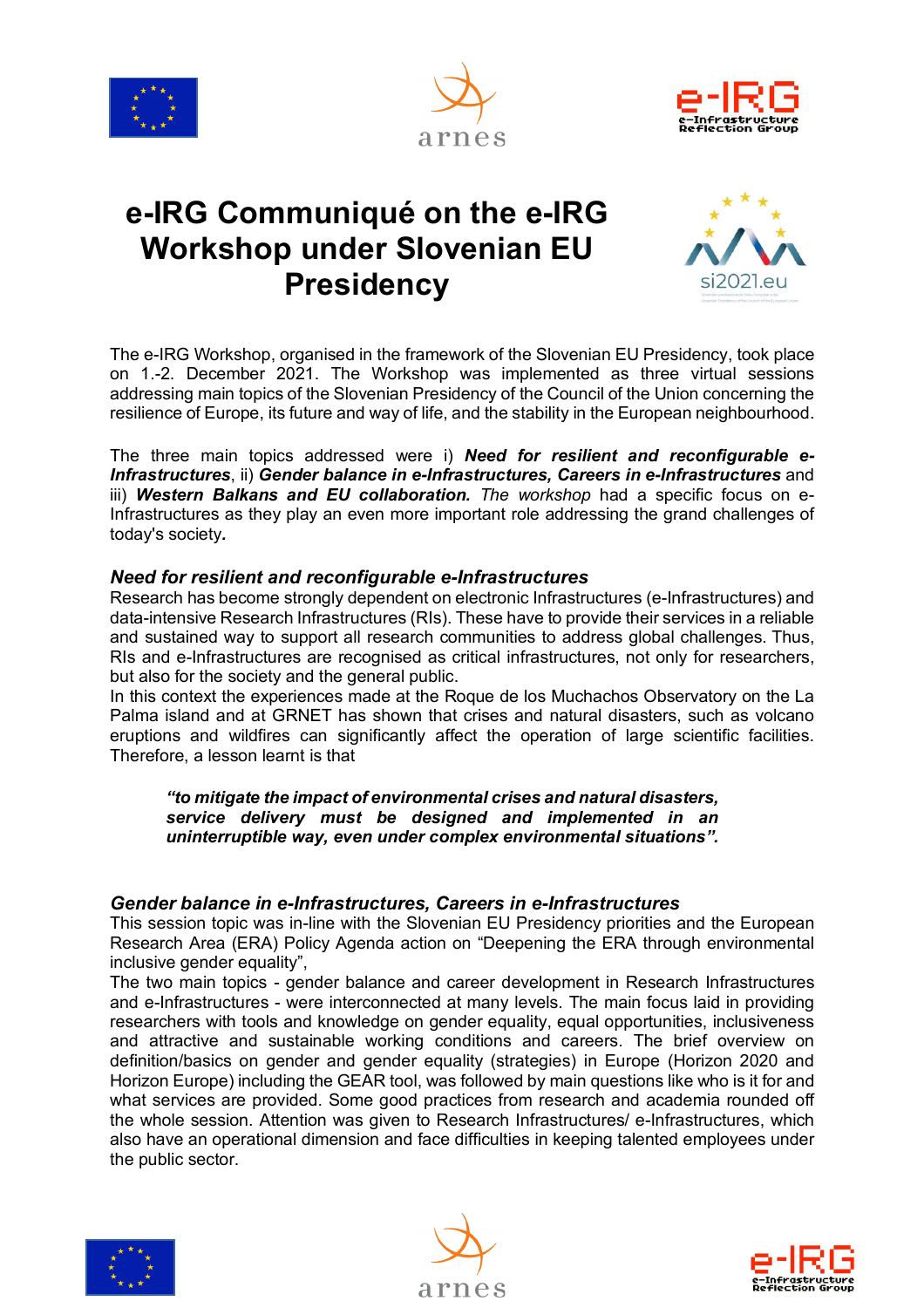





#### **Collective action is needed to develop skills, training, reward and recognition frameworks and career paths necessary to support further development and mainstreaming of FAIR and open science.**

In particular, the role of IT service management in e-Infrastructures careers was considered:

**An important added value is provided by a pragmatic approach to help distributed organisations capture and sustain knowledge through recognised career profiles and related processes.**

### *Western Balkans and EU collaboration*

**The third session addressed the need for a stable European neighbourhood considering** *EU collaboration in the Western Balkan region* - Research Infrastructures and electronic infrastructures (e-Infrastructures) are key enablers for research collaboration across the globe, and are even more important in regions with long-standing divisions. Research networking and establishment of National Research and Education Networks (NRENs) are fundamental to interconnect researchers and thus bridge the divisions and the digital divide between parts of the SEE region and the rest of Europe.

Strategic foresight offers governments (as well as NGOs, private companies, or other stakeholders) a range of tools to prepare for possible future developments. The collection of trends and newly emerging issues can help to develop a joint vision on how to respond to these developments in the area of research Infrastructures and electronic infrastructures. One finding was that *e-Infrastructures are key enablers for cross border and cross discipline Open Science and research*. Their development, but also the ability to maximise their utilisation through awareness, education and training needs to be promoted. These are two major processes that need to be continuously supported in parallel for the Western Balkan region, including valuable examples from Kosovo, North Macedonia and Serbia, providing the environment for scientific excellence to pair the EU levels.

e-IRG therefore states that

- *Regional and cross-border cooperation is required to build state of the art e-Infrastructure and services in the Western Balkans, used by the cross-border communities*
- *Furthermore, close cooperation between national e-Infrastructure providers and their local government is needed to secure national support for Infrastructures and buy-in for EC initiatives*
- *All parties should appreciate synergy and complementarity between national, regional and EU actions and funds*
- *Regional dimensions are important to keep them on par with EU efforts, to support countries on the path to EU accession and to prevent brain drain from the region*
- *Continued EC funding for the region (matching the national funding) is crucial to keep the momentum and to prevent 2-speed Europe*